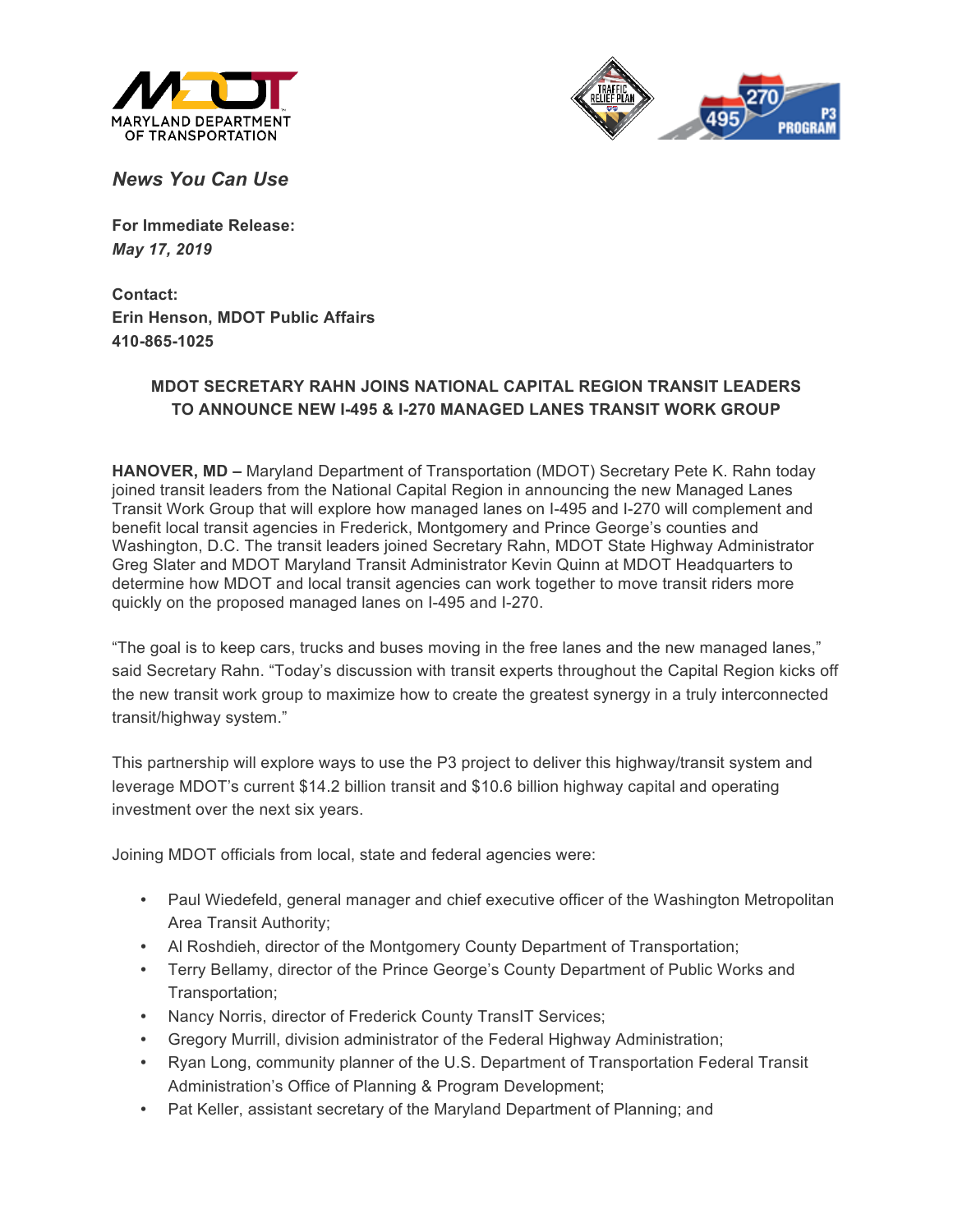• Metropolitan Washington Council of Governments representatives.

Secretary Rahn thanked the local transit leaders for contributing to the dialogue. He noted that attendance at the meeting was not an endorsement of the process, but an important step toward collaboration. "All of us are smarter together than any one of us alone," he said.

Managed lanes have the potential for several transit benefits, including:

- · greater reliability and operational improvements for bus routes in the corridor;
- faster and greater reliability for buses operating in the managed lanes;

faster and greater reliability for automobile and bus access/connectivity to Metrorail, MARC and Purple Line stations; and

· improved opportunities for transit connections to major activity and employment centers.

As part of its I-495 and I-270 Managed Lanes Study, MDOT SHA recently conducted a series of eight public workshops. In addition, MDOT SHA continues to meet with community associations and other stakeholders to discuss the study and the seven recommended alternatives that have been retained for detailed study.

"Throughout public workshops and meetings with stakeholders about the Managed Lanes Study, residents and officials made clear they wanted us to consider more transit options," said MDOT SHA Administrator Slater. "We heard you and are committed to having transit providers at the table as part of the dialogue."

"While we regularly partner with agencies in the region, this work group gives us a great opportunity to collaborate on ways to integrate better access to transit and improvements to transit into a managed lane project," added MDOT MTA Administrator Quinn. "Integrating transit opportunities into highway projects is key to meeting the comprehensive needs of the region."

The managed lane study area begins on I-495 south of the George Washington Memorial Parkway in Virginia and addresses the serious regional bottleneck at the American Legion Bridge. The study area extends to west of MD 5 (Branch Avenue) and includes I-270 from I-495 to I-370 and the I-270 spurs.

The study is among multiple approaches that are part of Governor Larry Hogan's Traffic Relief Plan to address highway congestion throughout the state. As part of the plan, MDOT SHA is developing the I-495 and I-270 P3 Program, which aims to address congestion, improve trip reliability and enhance existing and planned mobility and connectivity for modes of travel, including transit, along more than 70 miles of interstate highways.